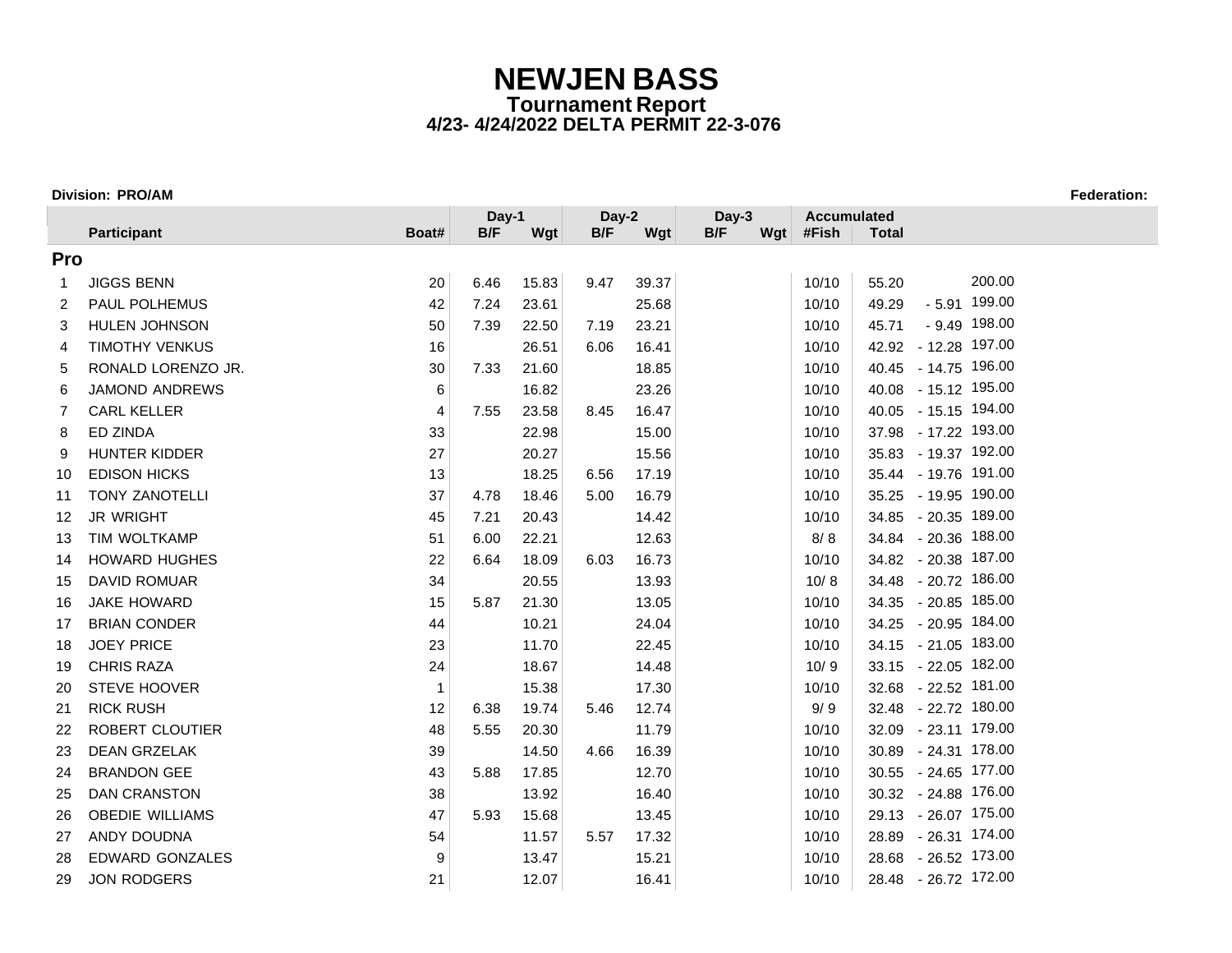### **Division: PRO/AM Federation:**

|            |                        |                | Day-1 |       | Day-2 |       | Day-3 |     | <b>Accumulated</b> |              |                      |
|------------|------------------------|----------------|-------|-------|-------|-------|-------|-----|--------------------|--------------|----------------------|
|            | Participant            | Boat#          | B/F   | Wgt   | B/F   | Wgt   | B/F   | Wgt | #Fish              | <b>Total</b> |                      |
| <b>Pro</b> |                        |                |       |       |       |       |       |     |                    |              |                      |
| 30         | <b>TONY VAUGHN</b>     | 53             |       | 15.42 |       | 12.00 |       |     | 10/10              |              | 27.42 - 27.78 171.00 |
| 31         | RICO FLORES            | 46             |       | 13.70 |       | 13.20 |       |     | 8/8                |              | 26.90 - 28.30 170.00 |
| 32         | <b>HARVEY PULLIAM</b>  | 5              |       | 10.57 |       | 16.25 |       |     | 10/10              |              | 26.82 - 28.38 169.00 |
| 33         | <b>BRETT SCARLETT</b>  | 26             |       | 13.67 |       | 12.33 |       |     | 10/10              |              | 26.00 - 29.20 168.00 |
| 34         | <b>MARVIN DIXON</b>    | 41             |       | 11.02 |       | 14.52 |       |     | 10/10              |              | 25.54 - 29.66 167.00 |
| 35         | PHIL TILBURY           | 28             | 6.63  | 14.67 |       | 10.83 |       |     | 10/9               |              | 25.50 - 29.70 166.00 |
| 36         | <b>BARRY DURHAM</b>    | 25             |       | 10.67 |       | 14.79 |       |     | 10/10              |              | 25.46 - 29.74 165.00 |
| 37         | AJ AZEVEDO             | 49             |       | 14.02 |       | 11.38 |       |     | 10/10              |              | 25.40 - 29.80 164.00 |
| 38         | <b>DOMINIC ABENOJA</b> | 31             |       | 12.08 |       | 13.25 |       |     | 10/10              |              | 25.33 - 29.87 163.00 |
| 39         | ROBERT COUTS           | 14             |       | 12.10 | 4.93  | 13.03 |       |     | 10/9               |              | 25.13 - 30.07 162.00 |
| 40         | <b>BEAU JOUDREY</b>    | 2              | 5.46  | 20.11 | 6.82  | 4.94  |       |     | 10/10              |              | 25.05 - 30.15 161.00 |
| 41         | <b>KELLY O'WARD</b>    | 40             |       | 16.12 |       | 7.08  |       |     | 8/8                |              | 23.20 - 32.00 160.00 |
| 42         | <b>MELVIN WILLIAMS</b> | 29             | 5.68  | 14.31 |       | 7.36  |       |     | 8/8                |              | 21.67 - 33.53 159.00 |
| 43         | <b>SCOTT STEVENS</b>   | 35             |       | 9.96  |       | 11.10 |       |     | 9/9                |              | 21.06 - 34.14 158.00 |
| 44         | <b>JOSH REUBLIN</b>    | 11             |       | 17.55 |       | 3.48  |       |     | 10/10              |              | 21.03 - 34.17 157.00 |
| 45         | ANDREW ZANOTTO         | 19             |       | 8.89  |       | 11.37 |       |     | 10/10              |              | 20.26 - 34.94 156.00 |
| 46         | <b>DANNY KRAUSE</b>    | 10             | 3.29  | 10.82 |       | 8.95  |       |     | 10/10              |              | 19.77 - 35.43 155.00 |
| 47         | <b>MARK GOMEZ</b>      | $\overline{7}$ | 5.33  | 14.49 |       | 4.82  |       |     | 8/8                |              | 19.31 - 35.89 154.00 |
| 48         | CHAD CLOYD             | 32             | 6.37  | 18.79 |       |       |       |     | 5/5                |              | 18.79 - 36.41 153.00 |
| 49         | <b>CHRIS MARTIN</b>    | 17             | 6.21  | 13.70 |       | 3.34  |       |     | 7/5                |              | 17.04 - 38.16 152.00 |
| 50         | <b>ANDRES MENDIVIL</b> | 36             |       | 6.01  |       | 10.99 |       |     | 8/8                |              | 17.00 - 38.20 151.00 |
| 51         | <b>CHASE LLOYD</b>     | 52             |       | 11.26 |       | 5.33  |       |     | 9/9                |              | 16.59 - 38.61 150.00 |
| 52         | <b>RODNEY BRINSER</b>  | 18             |       | 5.57  |       | 10.31 |       |     | 8/8                |              | 15.88 - 39.32 149.00 |
| 53         | <b>WES HEINTZ</b>      | 8              |       | 11.05 |       | 3.82  |       |     | 7/7                |              | 14.87 - 40.33 148.00 |
| 54         | MICHAEL PAIR           | 3              |       | 2.62  |       | 11.02 |       |     | 7/7                |              | 13.64 - 41.56 147.00 |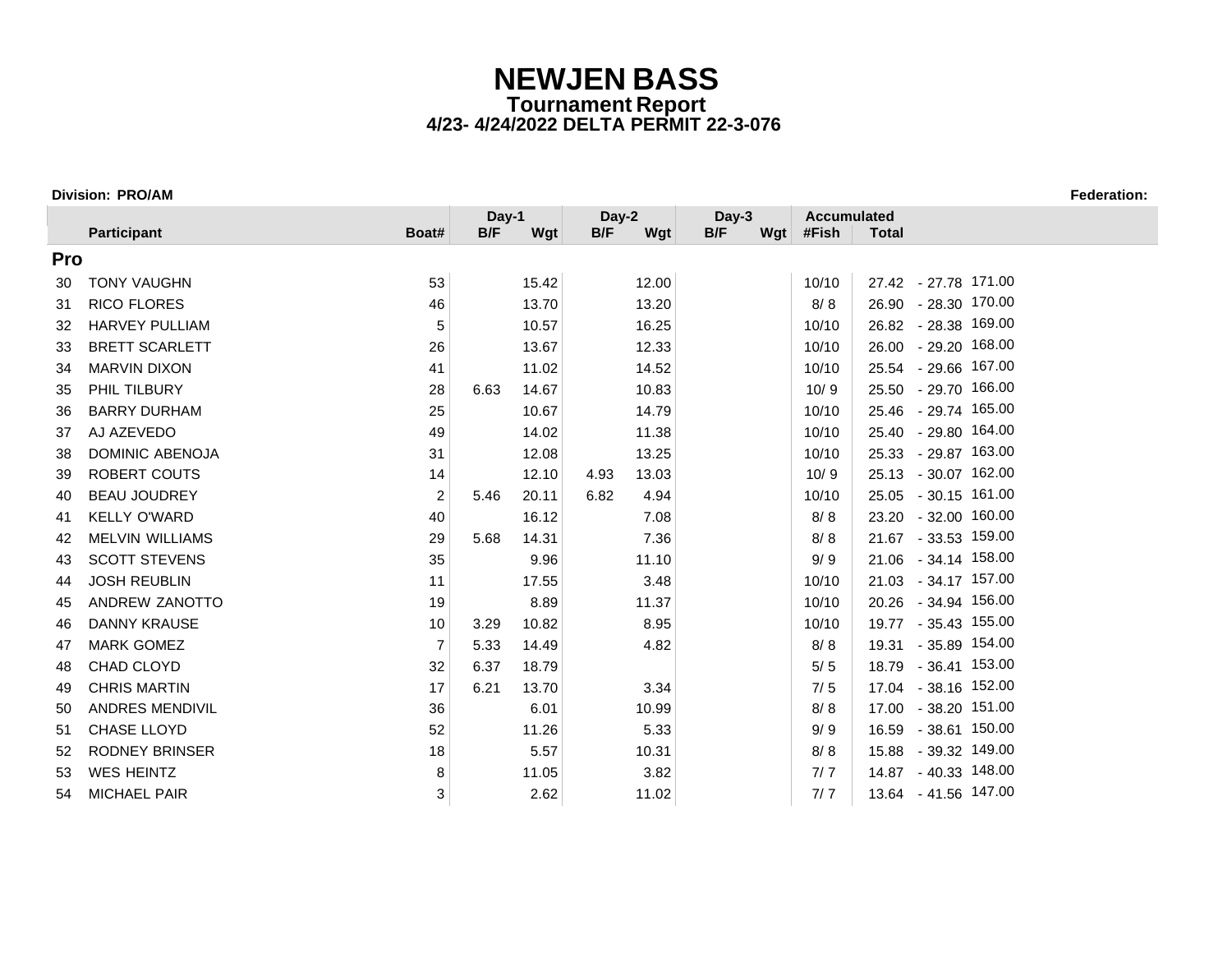### **Division: PRO/AM Federation:**

|                |                           |             | Day-1 |       | Day-2 |       | Day-3 | <b>Accumulated</b> |              |                      |
|----------------|---------------------------|-------------|-------|-------|-------|-------|-------|--------------------|--------------|----------------------|
|                | Participant               | Boat#       | B/F   | Wgt   | B/F   | Wgt   | B/F   | Wgt #Fish          | <b>Total</b> |                      |
| <b>AM</b>      |                           |             |       |       |       |       |       |                    |              |                      |
| 1              | <b>BILL TALLEY</b>        | 20          |       | 8.89  | 7.00  | 39.37 |       | 10/10              | 48.26        | 200.00               |
| $\overline{2}$ | <b>SIMON COWART</b>       | 44          | 4.22  | 17.85 | 7.49  | 24.04 |       | 10/10              | 41.89        | $-6.37$ 199.00       |
| 3              | <b>JEFF GARMESON</b>      | 23          |       | 18.09 | 5.59  | 22.45 |       | 10/10              | 40.54        | $-7.72$ 198.00       |
| 4              | <b>STEVE ALBERG</b>       | $\,$ 5 $\,$ |       | 23.58 |       | 16.25 |       | 10/10              | 39.83        | $-8.43$ 197.00       |
| 5              | <b>MAT HAMILTON</b>       | 16          | 4.84  | 21.30 |       | 16.41 |       | 10/10              |              | 37.71 - 10.55 196.00 |
| 6              | <b>BRITT PENROSE</b>      | 50          |       | 14.02 |       | 23.21 |       | 10/10              |              | 37.23 - 11.03 195.00 |
| 7              | <b>PAYTON LYNDALL</b>     | 13          |       | 19.74 |       | 17.19 |       | 10/10              |              | 36.93 - 11.33 194.00 |
| 8              | MICHAEL ALAGA             | 34          | 8.96  | 22.98 |       | 13.93 |       | 10/8               |              | 36.91 - 11.35 193.00 |
| 9              | <b>NATHAN HANCE</b>       | 42          |       | 11.02 | 8.05  | 25.68 |       | 10/10              |              | 36.70 - 11.56 192.00 |
| 10             | <b>MARK CONTRERAS</b>     | 43          |       | 23.61 |       | 12.70 |       | 10/10              |              | 36.31 - 11.95 191.00 |
| 11             | <b>RICK NOVOTNY</b>       | 51          |       | 22.50 |       | 12.63 |       | 8/8                |              | 35.13 - 13.13 190.00 |
| 12             | RAFAEL ORTIZ              | 38          |       | 18.46 | 7.09  | 16.40 |       | 10/10              |              | 34.86 - 13.40 189.00 |
| 13             | <b>JARROD PAGE</b>        | 31          |       | 21.60 |       | 13.25 |       | 10/10              |              | 34.85 - 13.41 188.00 |
| 14             | <b>DOMINICK KVASNICKA</b> | 6           |       | 10.57 |       | 23.26 |       | 10/10              |              | 33.83 - 14.43 187.00 |
| 15             | TIM DOMINGUES             | 33          |       | 18.79 |       | 15.00 |       | 10/10              |              | 33.79 - 14.47 186.00 |
| 16             | <b>CASEY DAVIS</b>        | 46          | 5.18  | 20.43 | 5.92  | 13.20 |       | 8/8                |              | 33.63 - 14.63 185.00 |
| 17             | <b>CHAD DIBBLE</b>        | 25          |       | 18.67 |       | 14.79 |       | 10/9               |              | 33.46 - 14.80 184.00 |
| 18             | <b>BOBBY OTSUKA</b>       | 30          |       | 14.31 |       | 18.85 |       | 10/10              |              | 33.16 - 15.10 183.00 |
| 19             | RICHARD RODRIGUEZ         | 54          | 3.91  | 15.42 |       | 17.32 |       | 10/10              |              | 32.74 - 15.52 182.00 |
| 20             | <b>LUKE DIENER</b>        | 21          |       | 15.83 |       | 16.41 |       | 10/10              |              | 32.24 - 16.02 181.00 |
| 21             | <b>GREG CARR</b>          | 49          |       | 20.30 |       | 11.38 |       | 10/10              |              | 31.68 - 16.58 180.00 |
| 22             | <b>ROB PONCIANO</b>       | 35          | 6.59  | 20.55 |       | 11.10 |       | 10/10              |              | 31.65 - 16.61 179.00 |
| 23             | CHRIS CHUNG               | 3           |       | 20.11 |       | 11.02 |       | 10/10              |              | 31.13 - 17.13 178.00 |
| 24             | <b>DEREK ALLRED</b>       | 41          | 5.37  | 16.12 |       | 14.52 |       | 10/10              |              | 30.64 - 17.62 177.00 |
| 25             | JOE COTE                  | 39          | 5.10  | 13.92 |       | 16.39 |       | 10/10              |              | 30.31 - 17.95 176.00 |
| 26             | <b>BRIAN HERMAN</b>       | 12          | 6.50  | 17.55 |       | 12.74 |       | 9/9                |              | 30.29 - 17.97 175.00 |
| 27             | CASEY DEGOOYER            | 17          | 8.70  | 26.51 |       | 3.34  |       | 7/6                |              | 29.85 - 18.41 174.00 |
| 28             | <b>TONY THOMASY</b>       | 27          |       | 13.67 | 4.82  | 15.56 |       | 10/10              |              | 29.23 - 19.03 173.00 |
| 29             | ROBERT LARRABEE           | 28          |       | 18.25 |       | 10.83 |       | 10/9               |              | 29.08 - 19.18 172.00 |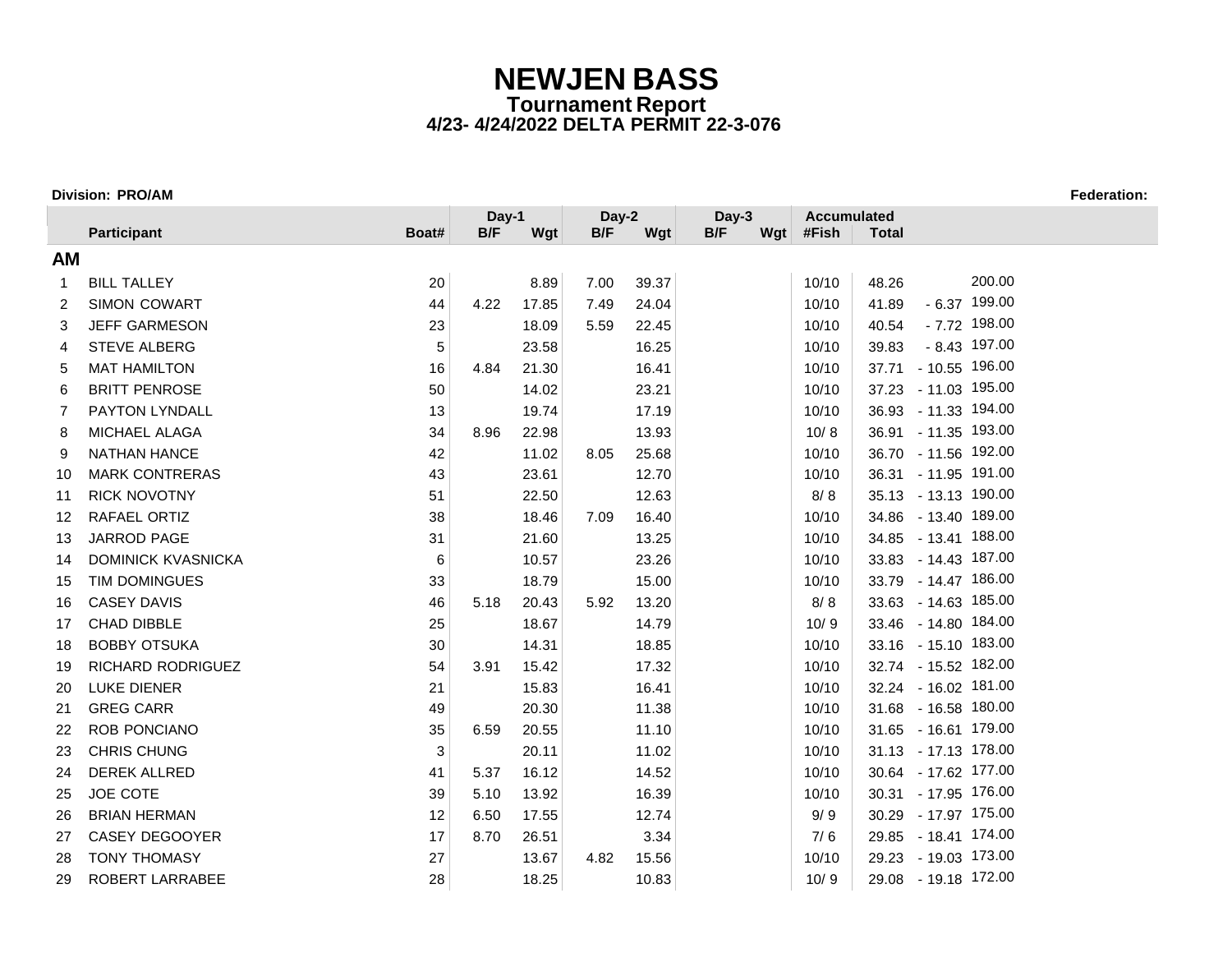### **Division: PRO/AM Federation:**

|           |                         |                | Day-1 |       | Day-2 |       | Day-3 |     | <b>Accumulated</b> |                      |
|-----------|-------------------------|----------------|-------|-------|-------|-------|-------|-----|--------------------|----------------------|
|           | Participant             | Boat#          | B/F   | Wgt   | B/F   | Wgt   | B/F   | Wgt | #Fish              | <b>Total</b>         |
| <b>AM</b> |                         |                |       |       |       |       |       |     |                    |                      |
| 30        | <b>JED JENKINS</b>      | $\mathbf{1}$   |       | 11.57 | 6.53  | 17.30 |       |     | 10/10              | 28.87 - 19.39 171.00 |
| 31        | <b>DENNIS SCHULTZ</b>   | 22             |       | 12.07 |       | 16.73 |       |     | 10/10              | 28.80 - 19.46 170.00 |
| 32        | <b>RUSS KIDDER</b>      | 52             |       | 22.21 |       | 5.33  |       |     | 9/9                | 27.54 - 20.72 169.00 |
| 33        | <b>JAMES LAWRENCE</b>   | 48             |       | 15.68 |       | 11.79 |       |     | 10/10              | 27.47 - 20.79 168.00 |
| 34        | <b>TROY DIATTE</b>      | 47             |       | 13.70 |       | 13.45 |       |     | 10/10              | 27.15 - 21.11 167.00 |
| 35        | <b>STEVE FLANDERS</b>   | 9              |       | 11.05 | 5.01  | 15.21 |       |     | 10/10              | 26.26 - 22.00 166.00 |
| 36        | <b>JON BLANC</b>        | 24             |       | 11.70 |       | 14.48 |       |     | 10/10              | 26.18 - 22.08 165.00 |
| 37        | <b>JOEY VERNA</b>       | 15             |       | 12.10 |       | 13.05 |       |     | 10/9               | 25.15 - 23.11 164.00 |
| 38        | <b>LARRY LLANES</b>     | 45             |       | 10.21 |       | 14.42 |       |     | 10/10              | 24.63 - 23.63 163.00 |
| 39        | LONG NGUYEN             | 18             |       | 13.70 |       | 10.31 |       |     | 10/9               | 24.01 - 24.25 162.00 |
| 40        | <b>JOHN GREEN</b>       | 53             |       | 11.26 |       | 12.00 |       |     | 10/10              | 23.26 - 25.00 161.00 |
| 41        | <b>RODNEY BROWN</b>     | 26             |       | 10.67 |       | 12.33 |       |     | 10/10              | 23.00 - 25.26 160.00 |
| 42        | <b>DAN KUNTZ</b>        | 37             |       | 6.01  |       | 16.79 |       |     | 8/8                | 22.80 - 25.46 159.00 |
| 43        | <b>WILL WYMAN</b>       | 10             | 6.17  | 13.47 |       | 8.95  |       |     | 10/10              | 22.42 - 25.84 158.00 |
| 44        | <b>BYRON STONE</b>      | 29             |       | 14.67 |       | 7.36  |       |     | 8/8                | 22.03 - 26.23 157.00 |
| 45        | <b>SAL FLORES</b>       | $\overline{7}$ |       | 16.82 |       | 4.82  |       |     | 8/8                | 21.64 - 26.62 156.00 |
| 46        | <b>TREVOR COSLOVICH</b> | 40             | 5.01  | 14.50 |       | 7.08  |       |     | 8/8                | 21.58 - 26.68 155.00 |
| 47        | <b>CARLA LEMMON</b>     | 36             |       | 9.96  |       | 10.99 |       |     | 9/9                | 20.95 - 27.31 154.00 |
| 48        | <b>JASON FOOKES</b>     | $\overline{c}$ |       | 15.38 | 6.82  | 4.94  |       |     | 10/10              | 20.32 - 27.94 153.00 |
| 49        | LEO APOSTOL             | 4              |       | 2.62  |       | 16.47 |       |     | 7/7                | 19.09 - 29.17 152.00 |
| 50        | <b>CRAIG NELSON</b>     | 8              |       | 14.49 |       | 3.82  |       |     | 7/7                | 18.31 - 29.95 151.00 |
| 51        | NICK SALUGSUGAN         | 19             |       | 5.57  |       | 11.37 |       |     | 8/8                | 16.94 - 31.32 150.00 |
| 52        | <b>TED PERRY</b>        | 11             |       | 10.82 |       | 3.48  |       |     | 10/10              | 14.30 - 33.96 149.00 |
| 53        | <b>MARK CORDERO</b>     | 14             |       |       |       | 13.03 |       |     | $5/5$              | 13.03 - 35.23 148.00 |
| 54        | <b>JEFF EDDINGS</b>     | 32             |       | 12.08 |       |       |       |     | 5/5                | 12.08 - 36.18 147.00 |

**Total Participants: 108 Total Hours Fished: Total Fish Weighed: 1013 Average #Fish/Participant: 9.38**

**Total Fish Weight: 3143.61 Average Fish Weight: 3.10**